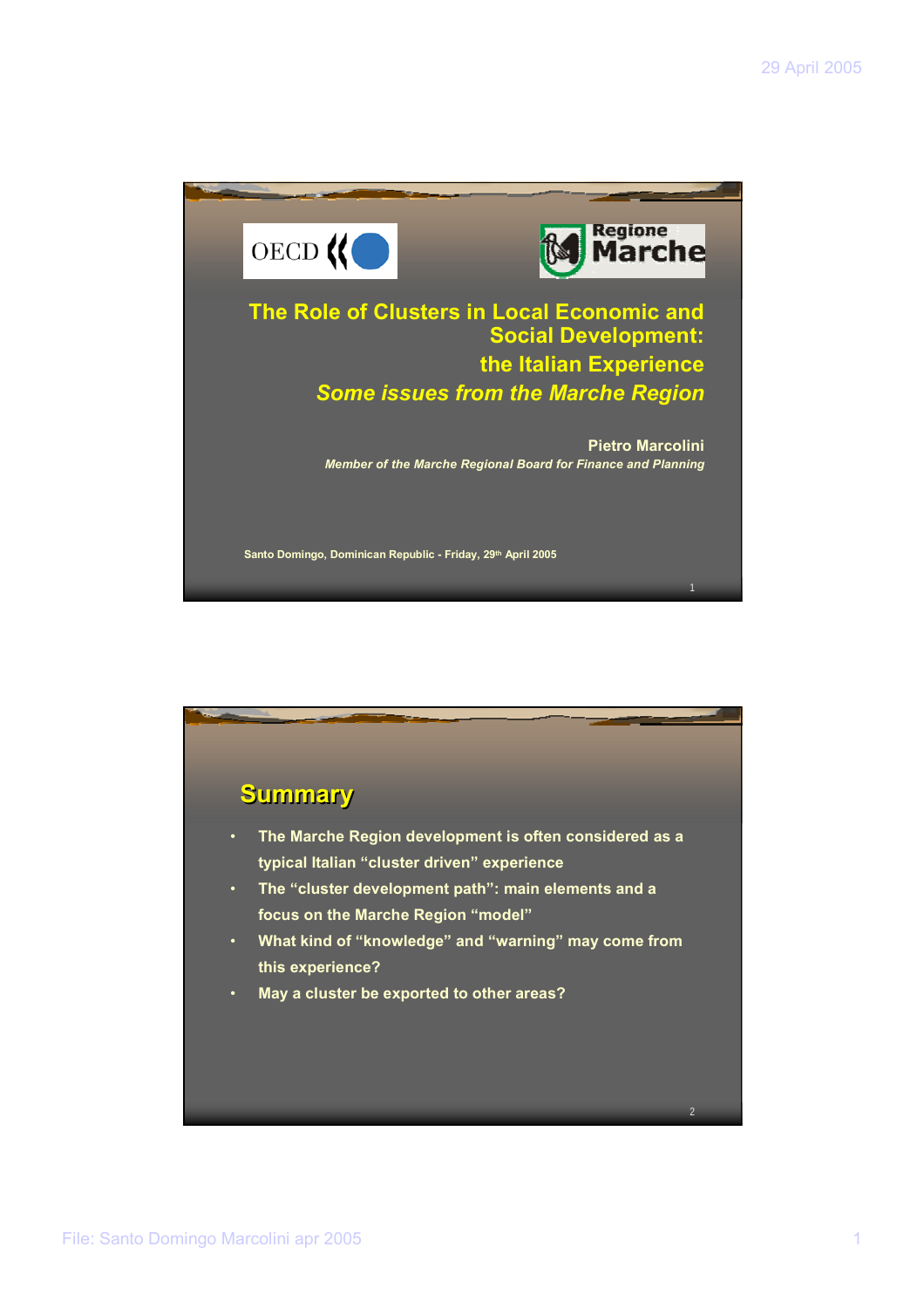

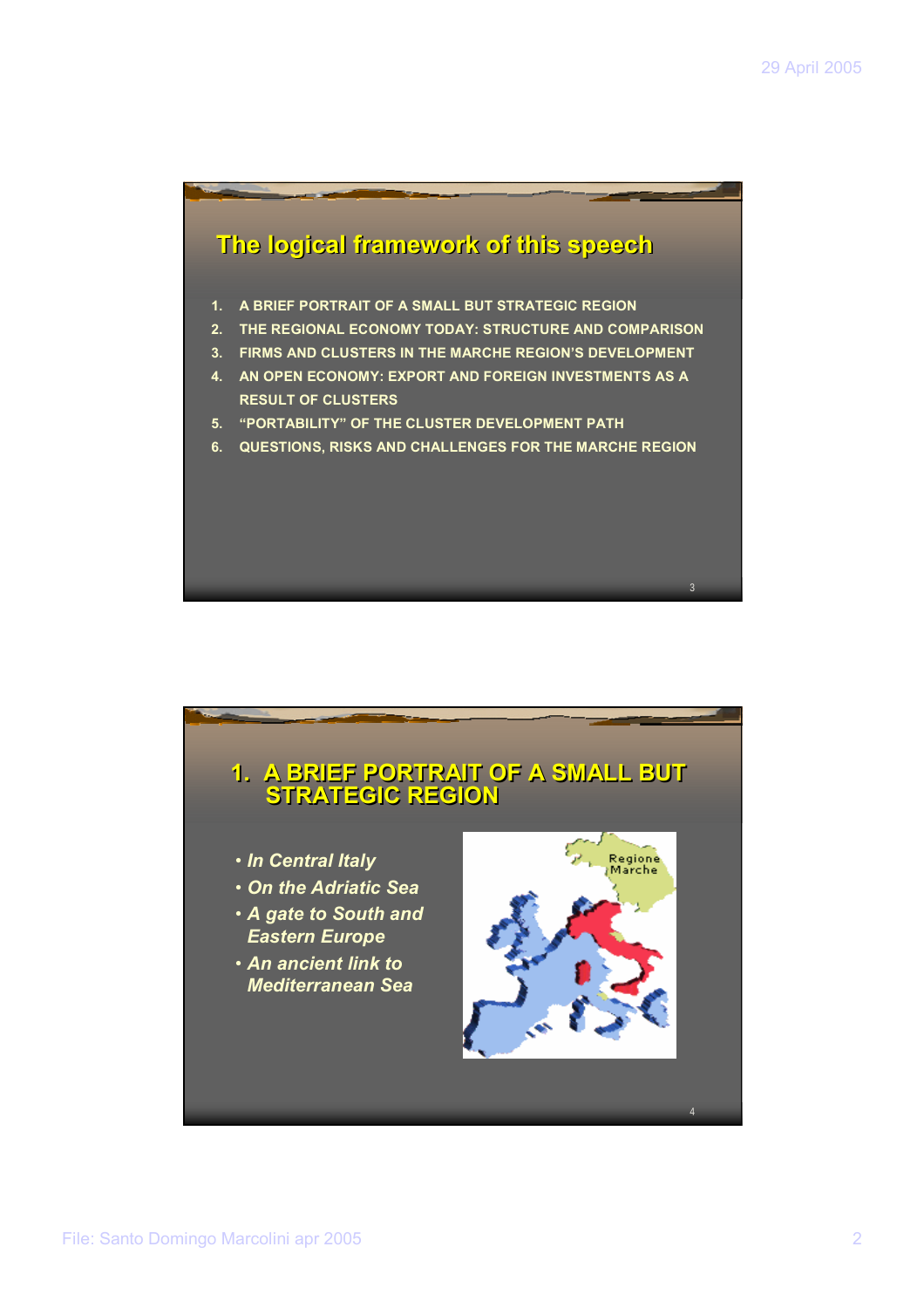

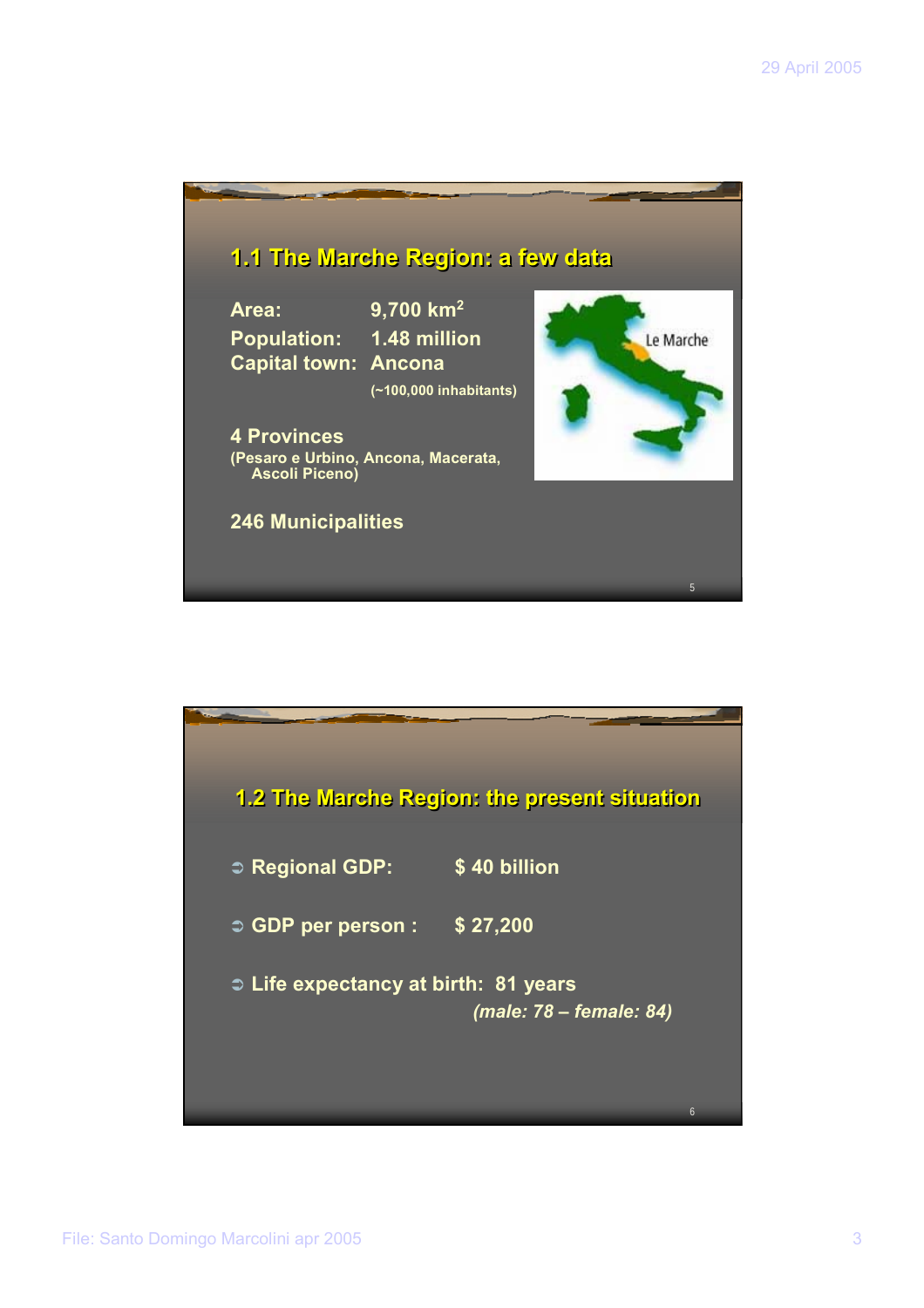

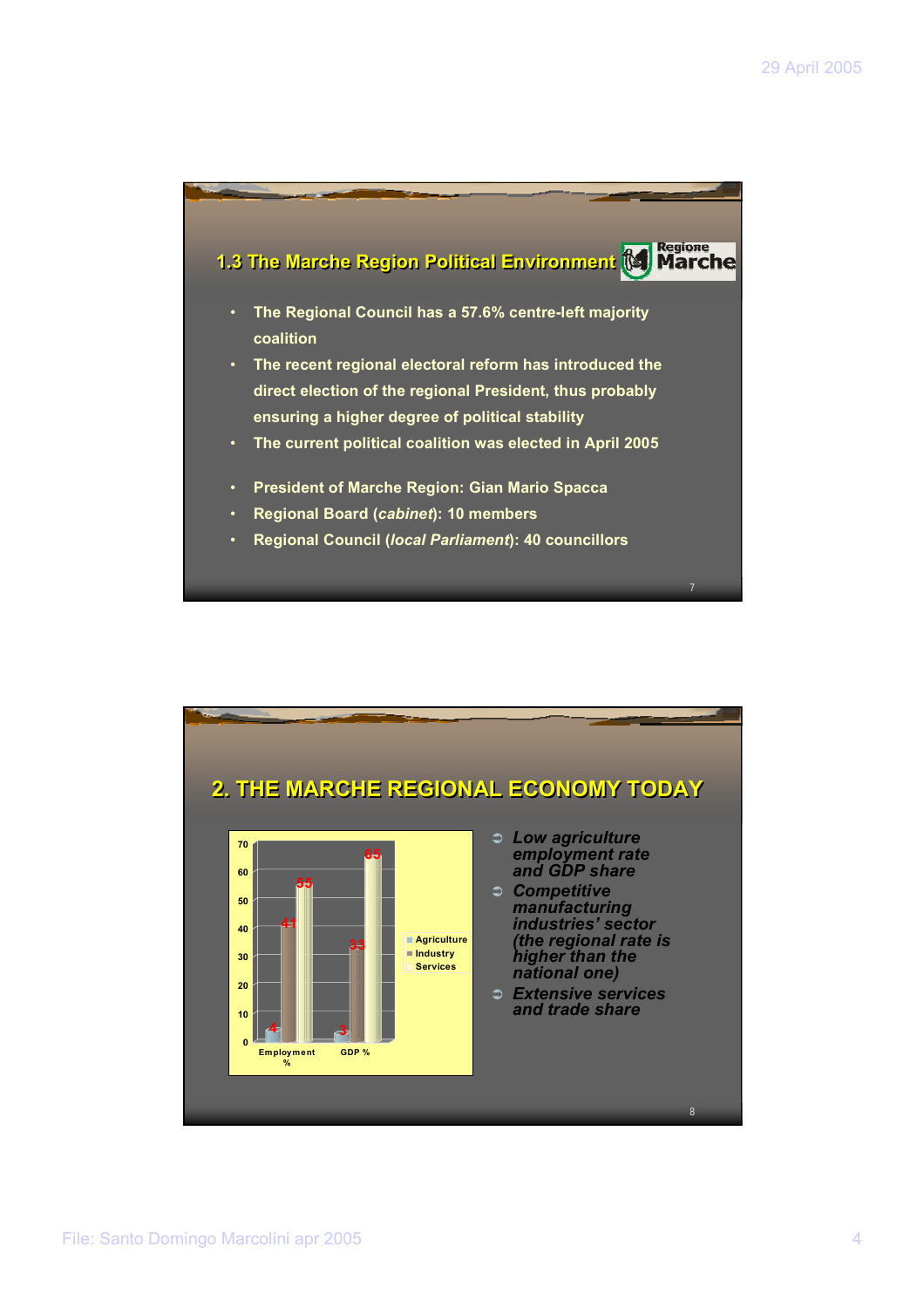|                                                                                   |                                                                                    |                       | a comparison to the European context               |                                             |                 | 2.1 The Marche regional economy - |                       |                                               |                             |  |
|-----------------------------------------------------------------------------------|------------------------------------------------------------------------------------|-----------------------|----------------------------------------------------|---------------------------------------------|-----------------|-----------------------------------|-----------------------|-----------------------------------------------|-----------------------------|--|
|                                                                                   | <b>Production performance</b><br>GDP pro-head (PPS)<br><b>Employment by sector</b> |                       |                                                    |                                             |                 |                                   |                       | <b>Labour market</b>                          | <b>Employment</b>           |  |
|                                                                                   | EU15=100<br>2001                                                                   | average<br>1999-00-01 | <b>Agriculture</b>                                 | (% over total year 2002)<br><b>Industry</b> | <b>Services</b> | <b>Total 1990 Total 2002</b>      | Unemployment rate (%) | % long term<br>unemploved<br><b>year 2002</b> | rate<br>(% aged<br>$15-64)$ |  |
| <b>Marche</b>                                                                     | 100.7                                                                              | 101.7                 | 4.1                                                | 40.7                                        | 55.2            | 5.5                               | 4.4                   | 33.8                                          | 62,7                        |  |
| Central It.                                                                       | 108.9                                                                              | 110.1                 | 4.0                                                | 35.0                                        | 61.0            | 6,4                               | 4.8                   | 38.6                                          | 61.5                        |  |
| North-East                                                                        | 120.9                                                                              | 122,9                 | 4,4                                                | 37.2                                        | 58,4            | 3.6                               | 3.3                   | 26,2                                          | 63,4                        |  |
| <b>Italy</b>                                                                      | 100.1                                                                              | 101.3                 | 5,0                                                | 31.8                                        | 63,2            | 9.0                               | 9.0                   | 59,6                                          | 55,5                        |  |
| <b>EU15</b>                                                                       | 100                                                                                | 100                   | 4.0                                                | 28,2                                        | 67.7            | 7.7                               | 7.8                   | 40,2                                          | 64,2                        |  |
| <b>EU27</b>                                                                       | 87.0                                                                               | 86.8                  | 7.0                                                | 28.9                                        | 64.1            | n.a.                              | 9 <sub>1</sub>        | 45.4                                          | 62,4                        |  |
| Source: European Commission (2004), Third report on economic and social cohesion. |                                                                                    |                       |                                                    |                                             |                 |                                   |                       |                                               |                             |  |
|                                                                                   |                                                                                    |                       | #1 - oversized industrial and manufacturing sector |                                             |                 |                                   |                       |                                               |                             |  |
|                                                                                   |                                                                                    |                       |                                                    |                                             |                 |                                   |                       |                                               |                             |  |

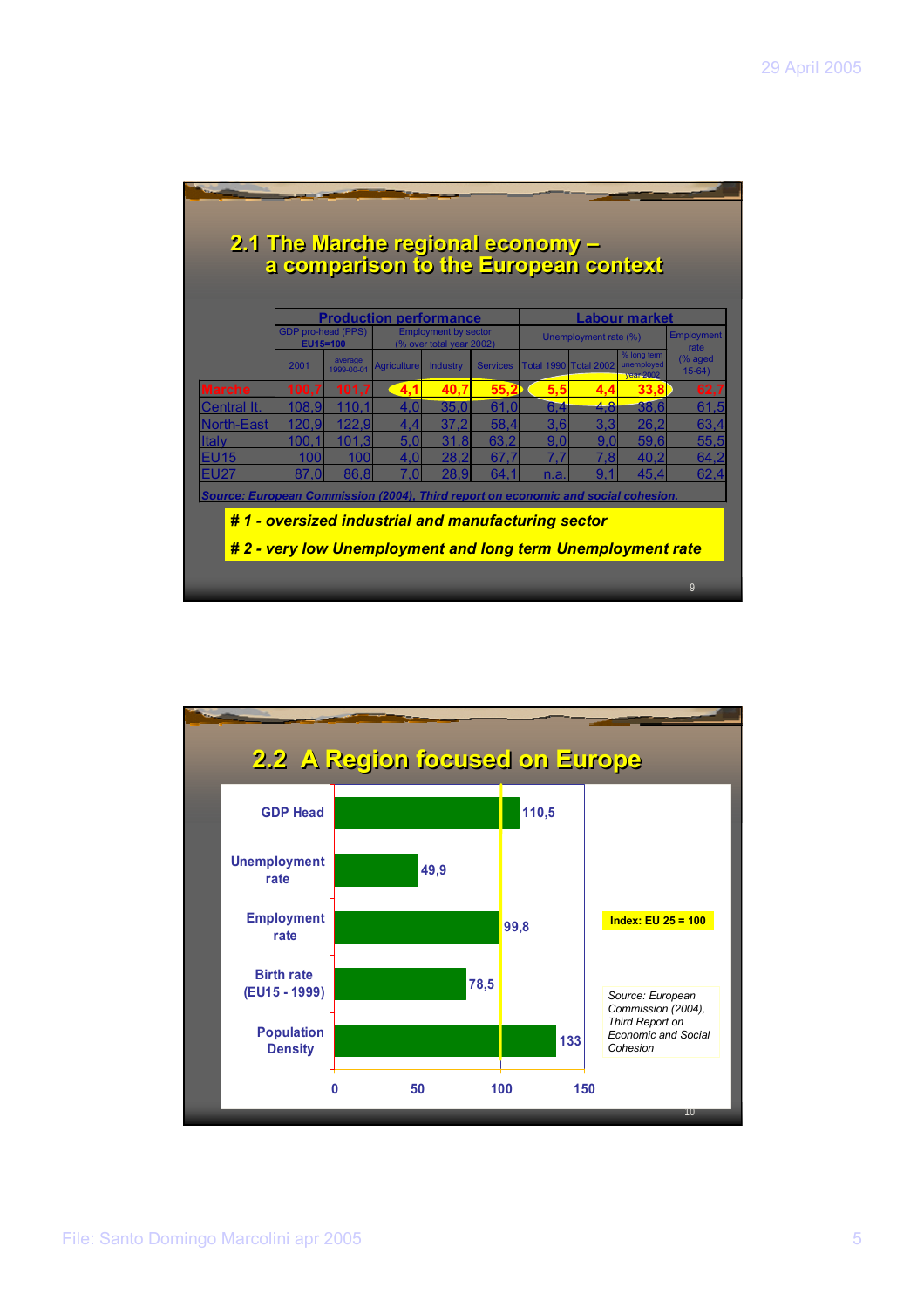

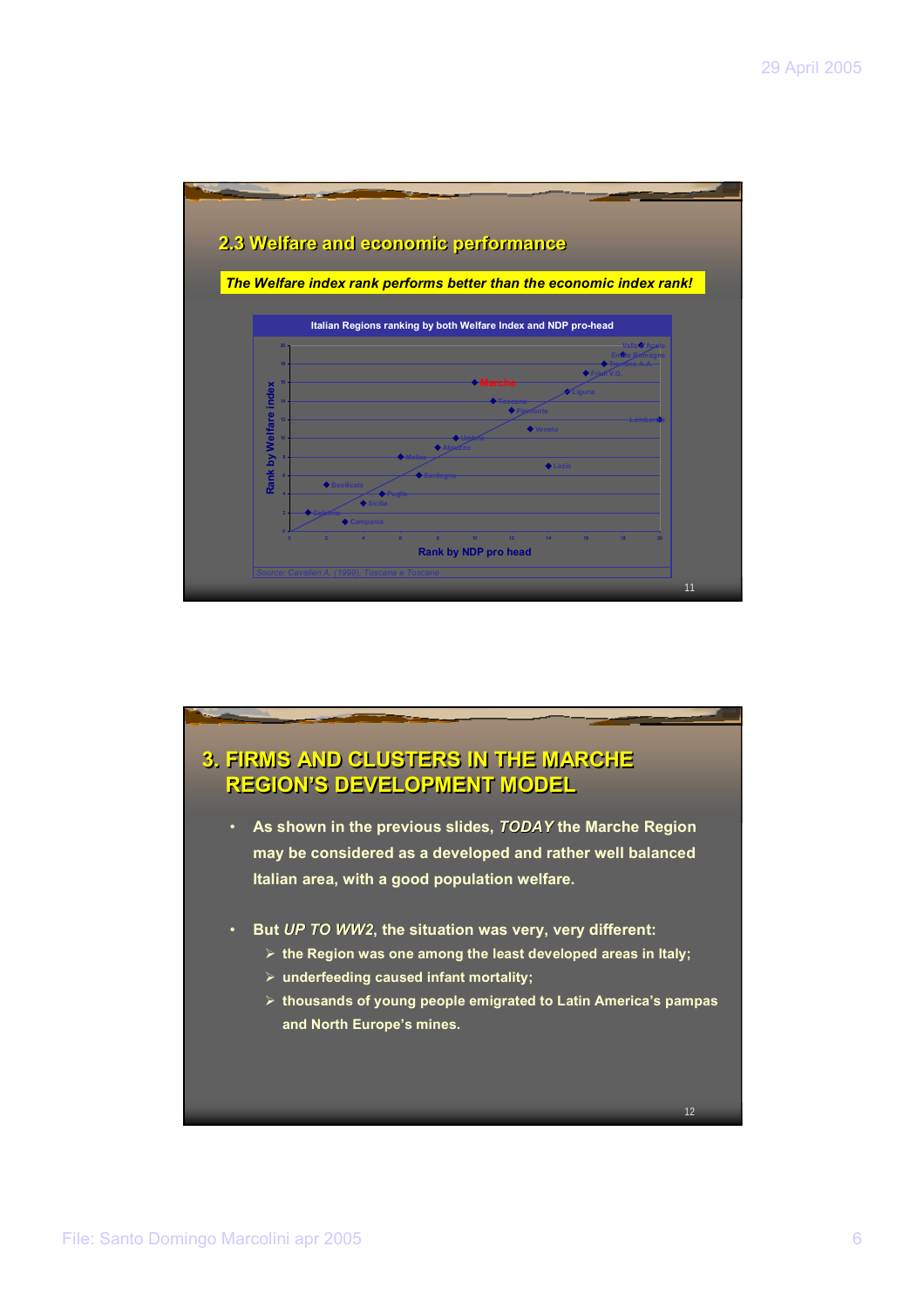# **3.1 Which reason for such a change? 3.1 Which reason for such a change?** • **Basically, two main reasons have been singled out to explain this development path: 1. an original blending of creativity and entrepreneurial skill, often provided by the "share-cropper" (***métayer* **or**  *mezzadro***) who firstly transformed himself into a craftsman and later into a small business-man, thanks to community values focused on**  • **aid exchange among families** • **emphasis on savings and on hard work 2. many diffused local systems of Small and Medium Enterprises (SMEs) : the "clusters" or "industrial districts"**

| 3.2 The first character: a very "entrepreneurial" region    |      |
|-------------------------------------------------------------|------|
| Number of Firms (December 2004) : 175,413 (+1.06% vs. 2003) |      |
| Firms each 1.000 inhabitants (2003)                         |      |
| <b>Marche</b>                                               | 90.4 |
| <b>North-Western Italy</b>                                  | 82.2 |
| <b>North-Eastern Italy</b>                                  | 87.9 |
| <b>Central Italy</b>                                        | 93.8 |
| <b>Southern Italy</b>                                       | 73.3 |
| <b>Italy</b>                                                | 84.9 |
| Source: Infocamere and ISTAT data                           |      |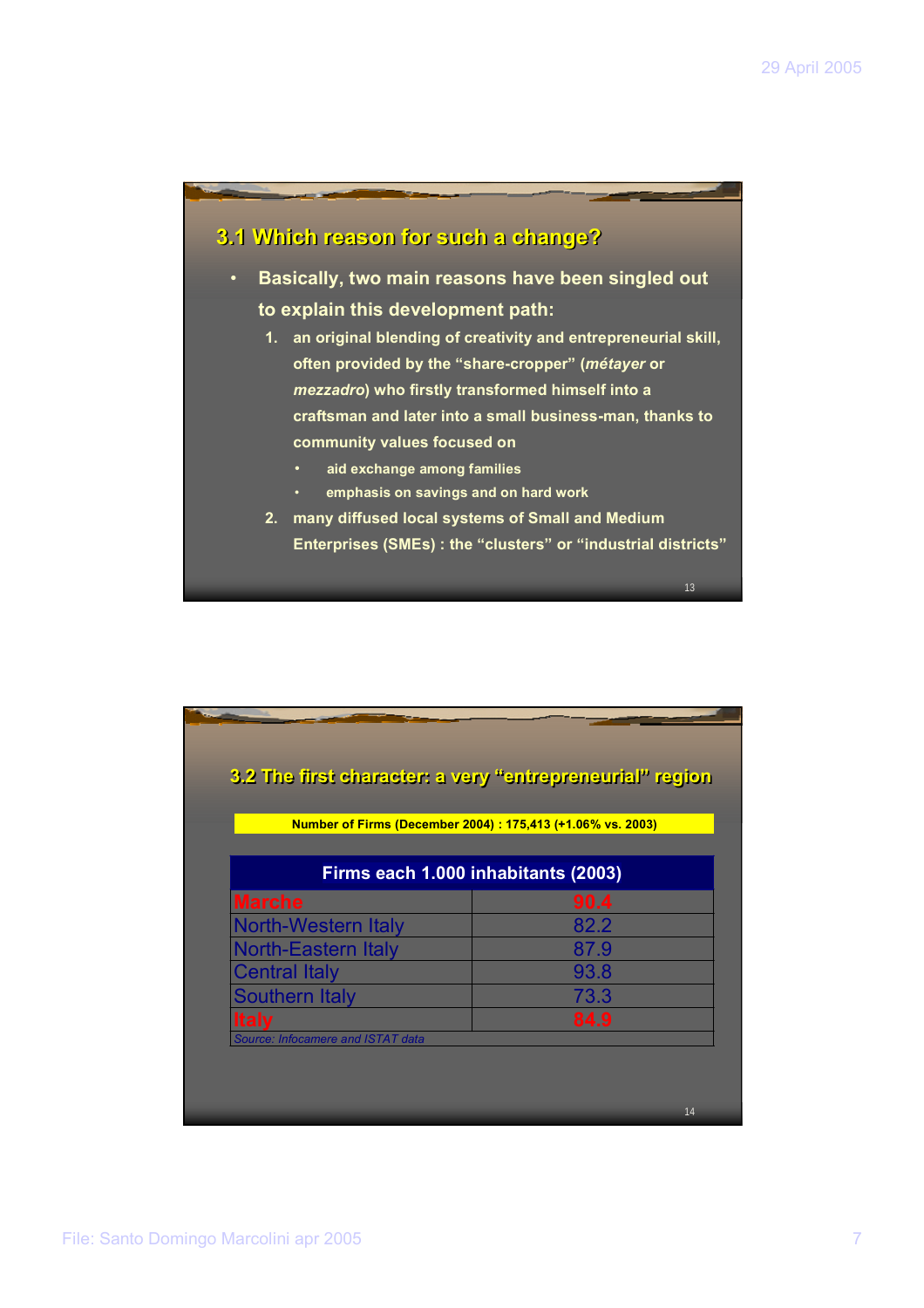16

## **3.3 The "share-crop" or** *mezzadria***: 3.3 The "share-crop" or** *mezzadria***: why is it so important in regional history? why is it so important in regional history?**

- **The "share-crop" (***métayage* **or** *mezzadria***) is a job contract between the land owner and the head of a family (often a large family) providing the labour. All the products coming from the labour had to be shared on a fifty-fifty basis between the two "partners"**
- **The farmer house was on the land property (not in the village) and it was provided with a stable, a small machinery and a joinery shop**
- **As a result, in order to increase his own "half gain" from agriculture and other rural activities, the farmer was stimulated to improve the yield**



- **The "cluster" (or** *industrial district***) is an area where the "scale economies" (typical of bigger industries) are efficiently replaced by "external economies"**
- **Costs are cut down, thanks to a peculiar social and economical situation (such as workers availability, context knowledge, a diffuse entrepreneurship, frequent spin off, enhanced competition but also co-operation among firms, wide process innovation, wide imitation and emulation effects)**
- **This** *way of production* **allows to make up for vertical integration of bigger industries keeping safe the quality of life**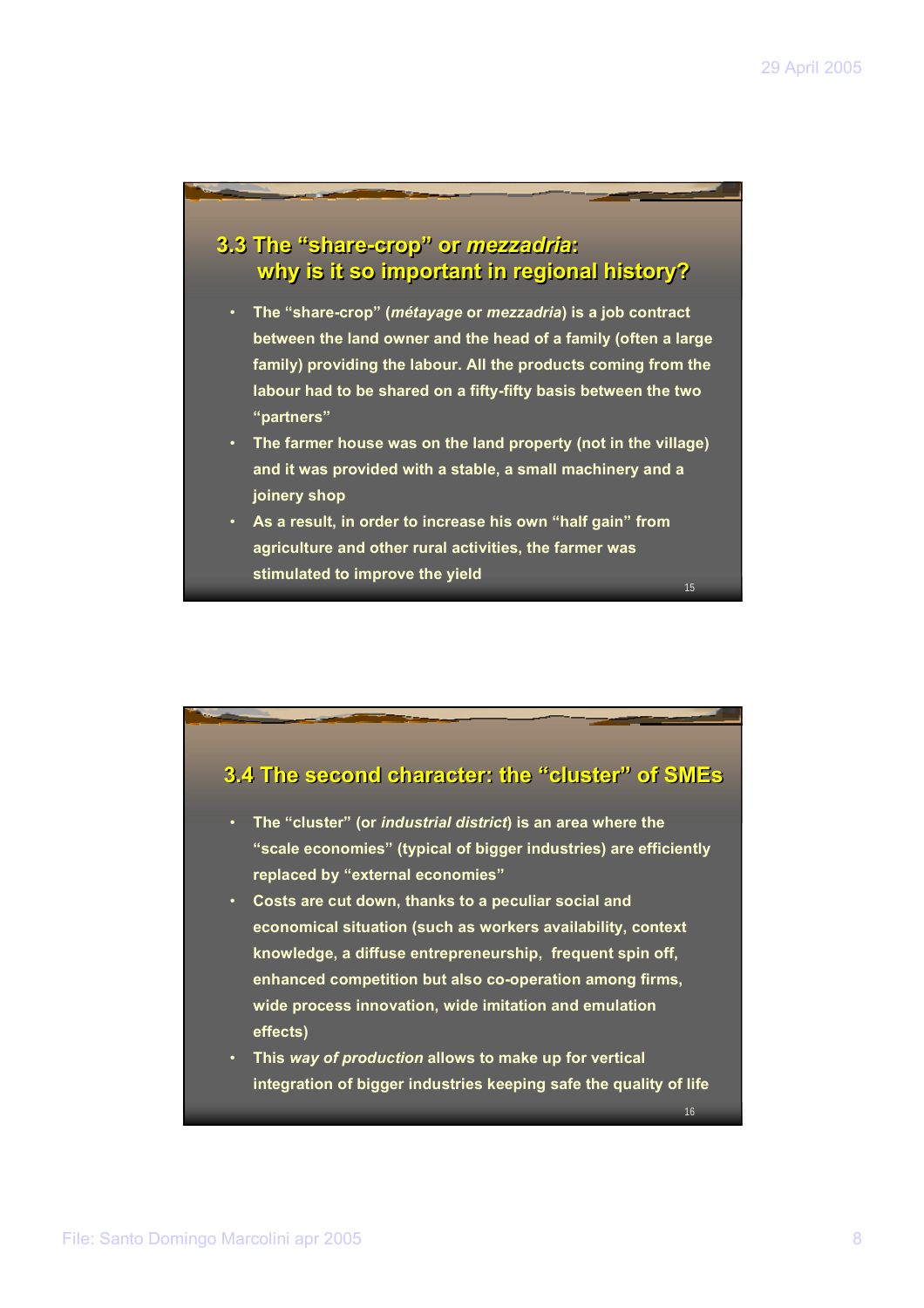## **3.5 The "cluster" impact 3.5 The "cluster" impact**

- **A cluster involves a distribution of production phases among many firms, highly specialized in every step**
- **The firm specialization is usually linked to either a technological or an operating area**
- **Many industries are traditional and not hi-tech: this situation involves low entrance barriers, due to low plant costs**
- **The innovation jump is often allowed by a plant renewal**
- **The firm dimension remains small, but the high specialization allows good earnings**

| industries are keeping small dimension,                                    |              | 3.6 Cluster and firm dimension: "most lialian |       |
|----------------------------------------------------------------------------|--------------|-----------------------------------------------|-------|
| nevertheless they are growing !"                                           |              |                                               |       |
|                                                                            |              |                                               |       |
| Employees in the industrial sector by firm-size in some OECD Countries (%) |              |                                               |       |
| <b>Countries</b>                                                           | <b>Small</b> | <b>Medium</b>                                 | Large |
| <b>Italy</b>                                                               | 54,3         | 19,5                                          | 26,3  |
| <b>Spain</b>                                                               | 51,1         | 21,2                                          | 27,7  |
| <b>France</b>                                                              | 33,2         | 20,0                                          | 46,8  |
| <b>Germany</b>                                                             | 24,4         | 15,8                                          | 59,8  |
| <b>United Kingdom</b>                                                      | 27,4         | 20,5                                          | 52,1  |
| <b>Ireland</b>                                                             | 21,9         | 14,1                                          | 64,0  |
| <b>EU 15</b>                                                               | 34,8         | 19,8                                          | 45,5  |
| <b>Czech Republic</b>                                                      | 33,6         | 21,9                                          | 44,4  |
| <b>Poland</b>                                                              | 20,2         | 16,3                                          | 63,5  |
| <b>Hungary</b>                                                             | 32,1         | 25,0                                          | 42,9  |
| <b>Japan</b>                                                               | 39,7         | 32,2                                          | 28,0  |
| <b>Canada</b>                                                              | 29,3         | 9,9                                           | 60,8  |
| <b>USA</b>                                                                 | 32,4         | 15,5                                          | 52,1  |
| <b>OECD Countries</b>                                                      | 34,5         | 20,0                                          | 45,5  |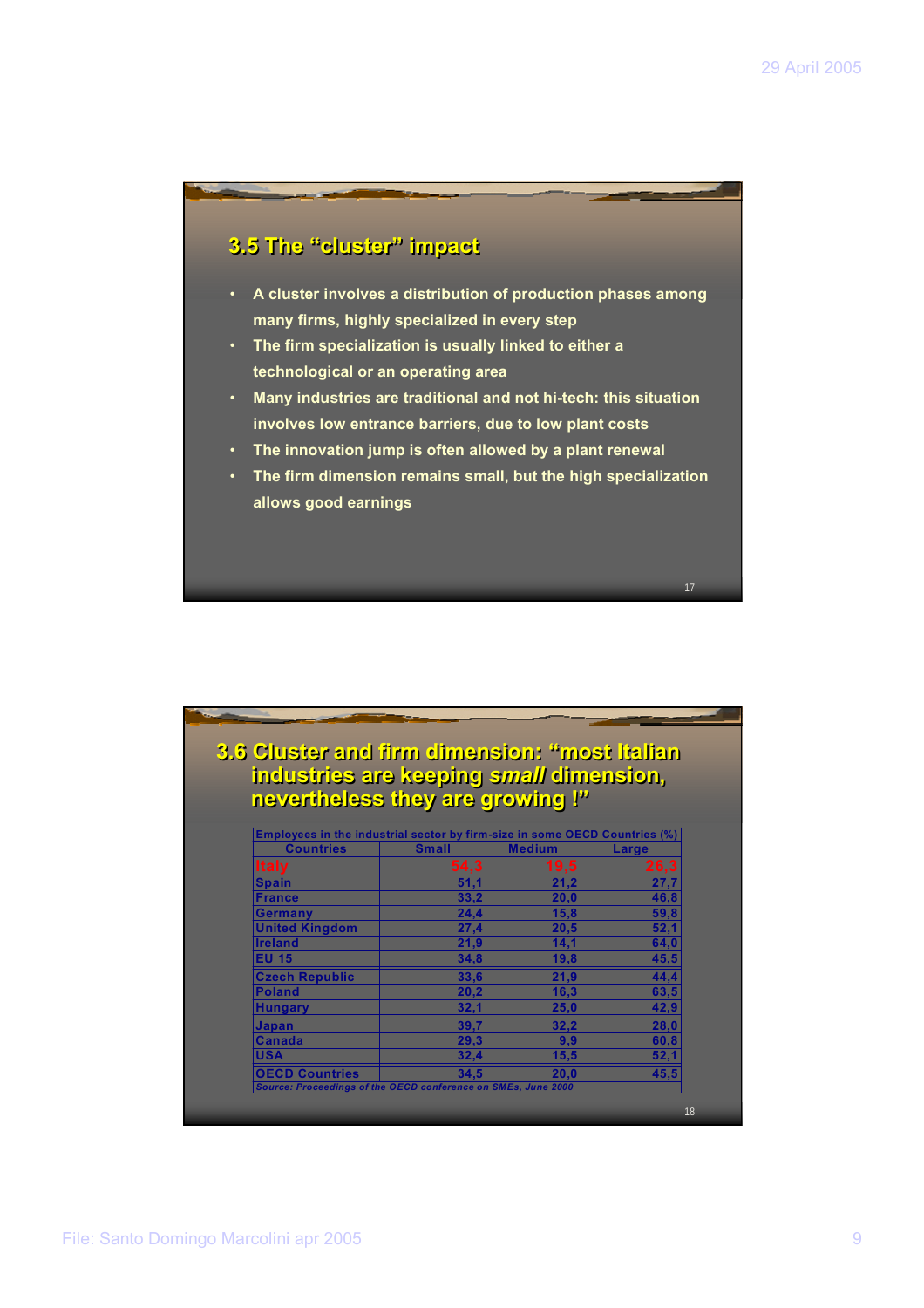

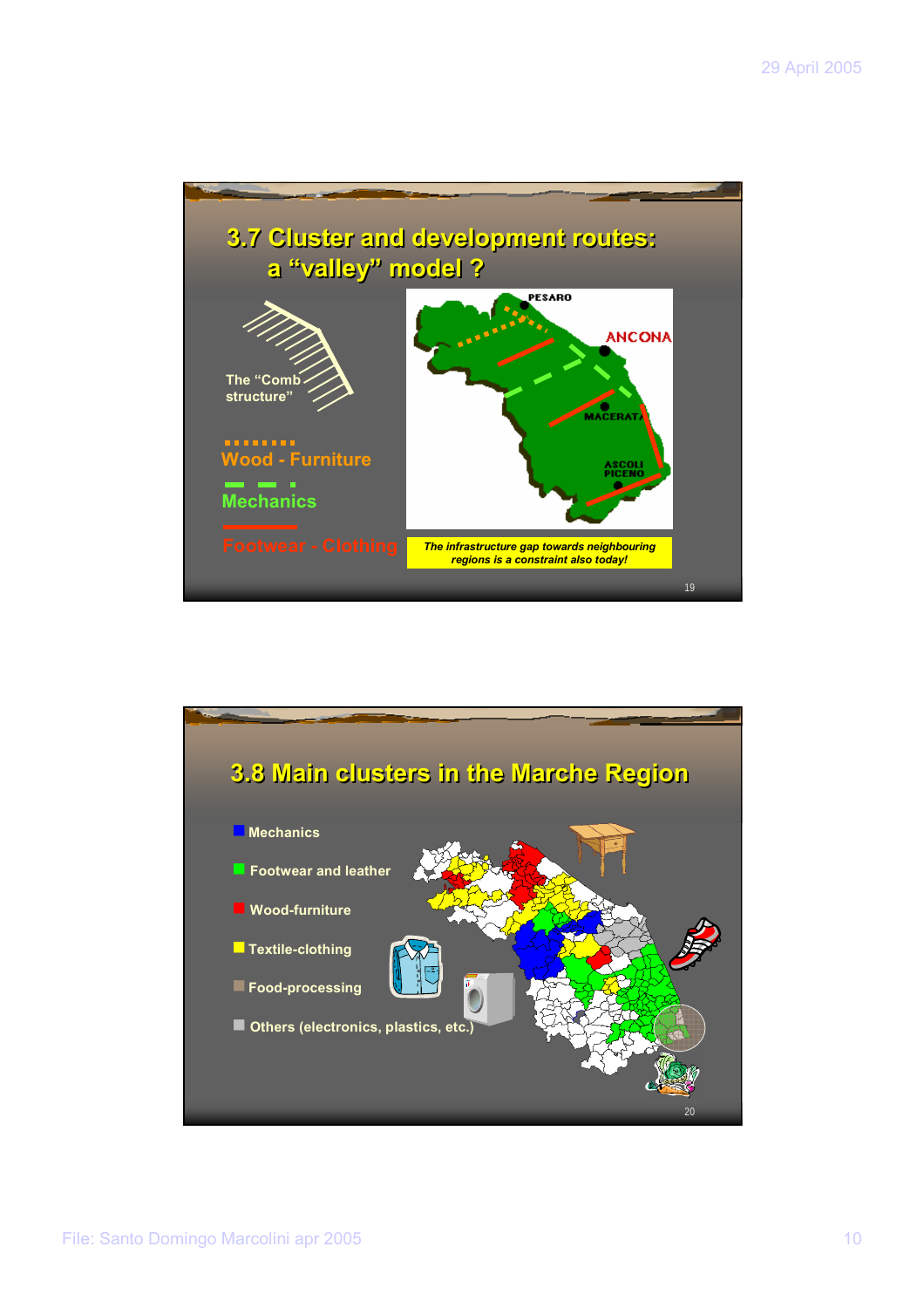#### **4. AN OPEN ECONOMY: EXPORT AND FOREIGN 4. AN OPEN ECONOMY: EXPORT AND FOREIGN INVESTMENTS AS A RESULT OF CLUSTERS INVESTMENTS AS A RESULT OF CLUSTERS**

- **An open economy is a policy target for a Region focused on high production clusters**
- **The Marche economy is today very open, thanks to her manufacturing industries mostly involved in the "made in Italy" production**
- **An open economy may be a great opportunity, but it may also be a risk, if there isn't a "control" on the foreign capital used in the national territory**

| <b>Index</b>                                                              | Value | <b>Description</b>                                                                                          |
|---------------------------------------------------------------------------|-------|-------------------------------------------------------------------------------------------------------------|
| GDP (2002)                                                                | 2.6   | % on total Italy                                                                                            |
| <b>Exports (2002)</b>                                                     | 3.1   | % on total Italy                                                                                            |
| <b>Exports per employee</b>                                               | 88.9  | Index value compared to Italy = $100$                                                                       |
| <b>Enterprises participated</b><br>by foreign capitals (2002)             | 0.7   | % on all Italian industrial plants,<br>partially or totally owned by foreign<br>capitals                    |
| <b>Foreign enterprises</b><br>participated by Marche's<br>capitals (2002) | 2.9   | % on all Italian Foreign Direct<br><b>Investments</b>                                                       |
| Degree of openness to<br>foreign markets<br>2002                          | 108.4 | Index value compared to Italy = 100<br>(Exports / Value added from<br><b>Agriculture and Manufacturing)</b> |
| 2003                                                                      | 115.3 |                                                                                                             |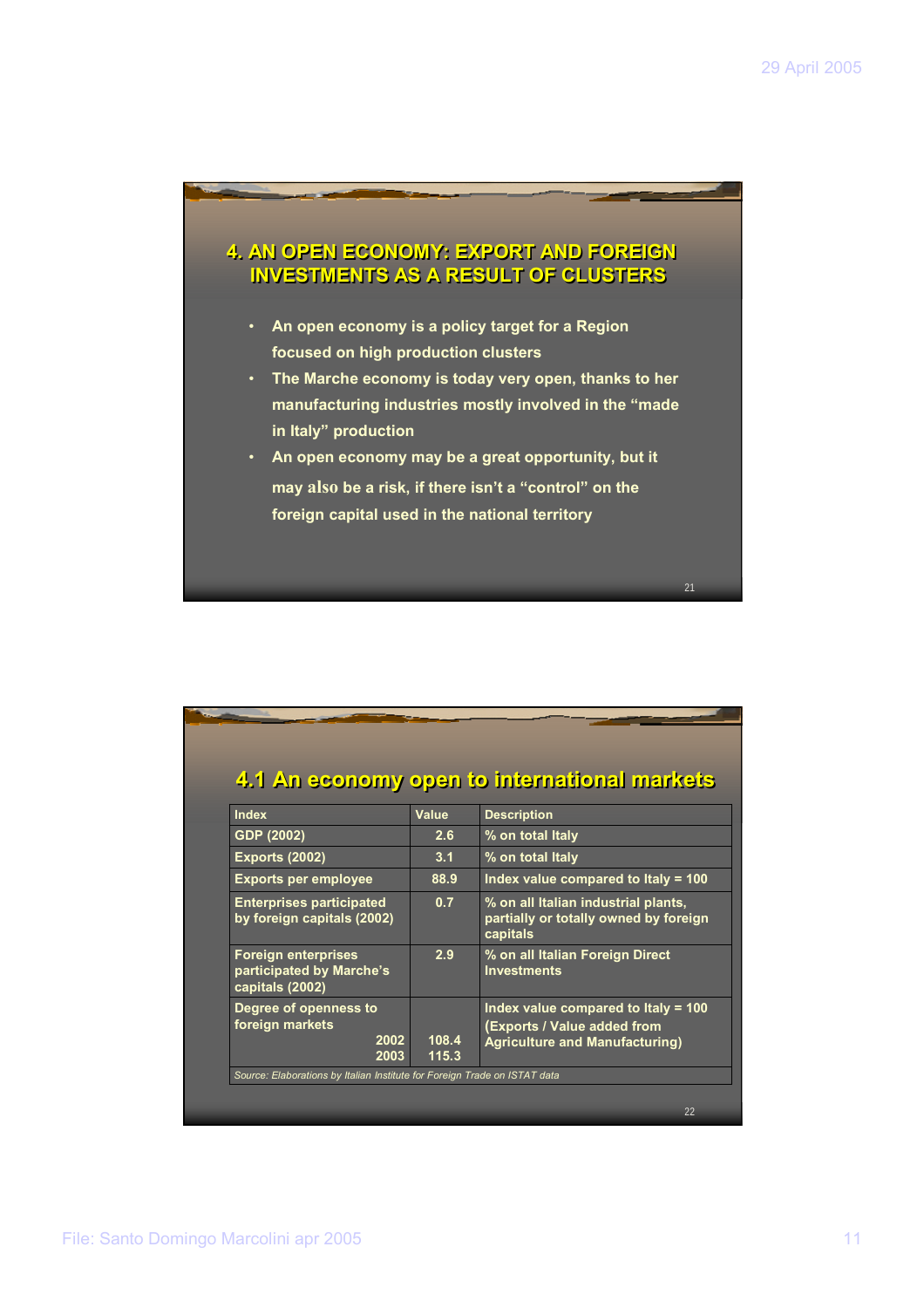|                                   | 1993 | % on total Marche's export in the five main export industrial sectors<br>1995 | 2000 | 2003 |
|-----------------------------------|------|-------------------------------------------------------------------------------|------|------|
| <b>Mechanics and</b><br>machinery | 29.4 | 32.7                                                                          | 34.7 | 37.8 |
| <b>Footwear</b>                   | 29.9 | 26.2                                                                          | 25.0 | 21.0 |
| <b>Furniture</b>                  | 8.6  | 9.8                                                                           | 9.7  | 7.4  |
| <b>Clothing</b>                   | 8.8  | 7.1                                                                           | 7.4  | 7.5  |
| <b>Metals</b>                     | 7.6  | 7.4                                                                           | 7.9  | 7.0  |
|                                   |      | Source: Marche Regional Statistical Office Report on data by ISTAT (2004)     |      |      |

|                                                                           | siephrail labinquiquels |      |                 | 4.3 The regional Export: national weight and                 |          |
|---------------------------------------------------------------------------|-------------------------|------|-----------------|--------------------------------------------------------------|----------|
|                                                                           |                         |      |                 | Marche's export compared to total Italy                      |          |
|                                                                           | 1993                    | 1995 |                 | 2000                                                         | 2003     |
| <b>Million Euro</b>                                                       | 3,608                   |      | 5,612           | 7,122                                                        | 8,694    |
| % Italian export                                                          | 2.6%                    |      | 2.9%            | 2.8%                                                         |          |
| Source: Marche Regional Statistical Office Report on data by ISTAT (2004) |                         |      |                 |                                                              |          |
|                                                                           |                         |      |                 | Marche's export markets by geographical areas (million euro) |          |
| <b>Geographical Areas</b>                                                 |                         |      | $1st$ half 2003 | $1st$ half 2004                                              | % change |
| <b>European Union (EU 25)</b>                                             |                         |      | 2,210.3         | 2,503.0                                                      | $+13.2%$ |
| <b>Central and South America</b>                                          |                         |      | 53,6            | 69,2                                                         | 429.1%   |
| Source: Marche Regional Statistical Office Report on data by ISTAT (2004) |                         |      |                 |                                                              |          |
|                                                                           |                         |      |                 |                                                              | 24       |

## File: Santo Domingo Marcolini apr 2005 12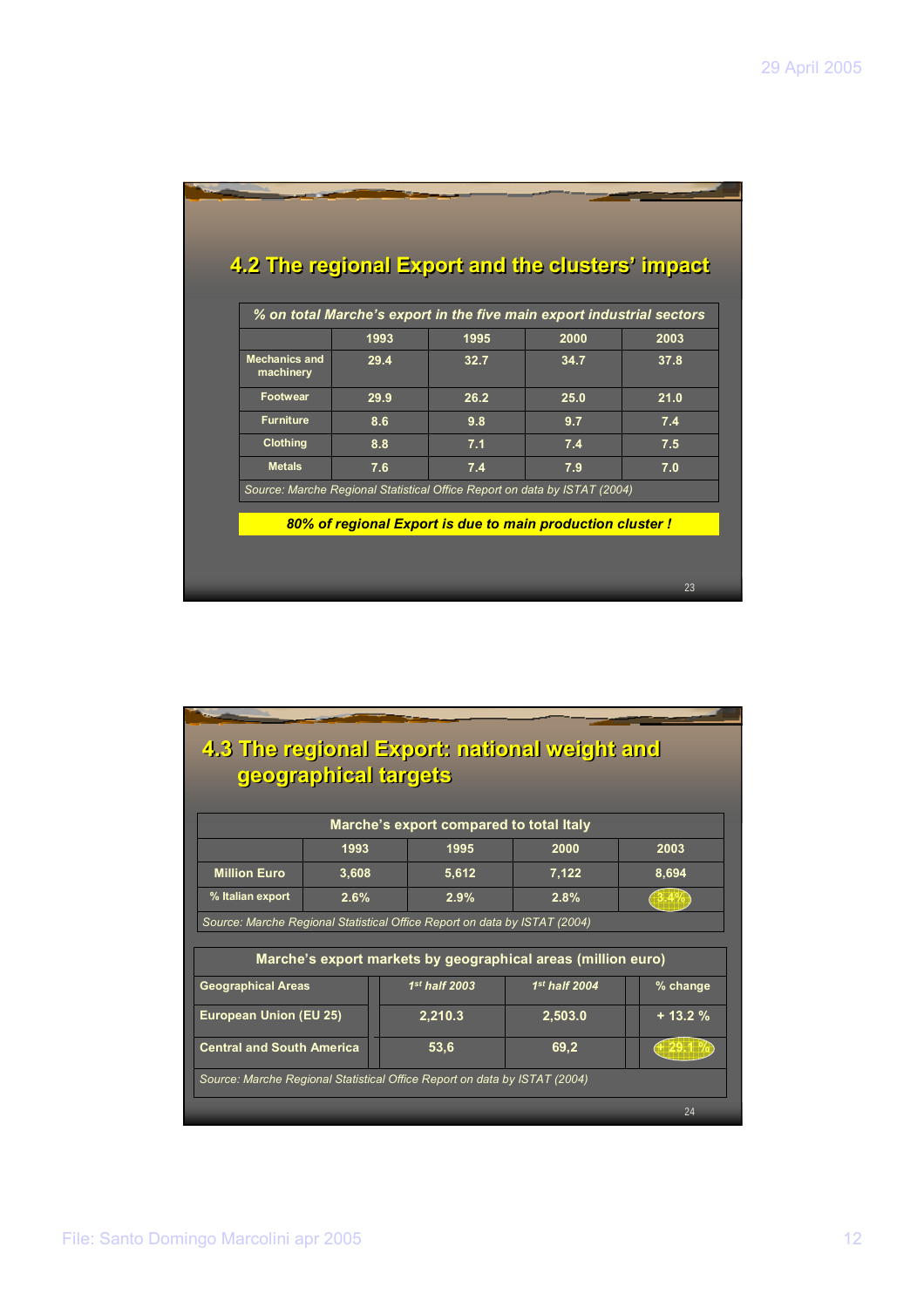# **4.4 Foreign Direct Investment in regional development path 4.4 Foreign Direct Investment in regional development path** • **In 60's and 70's, many firms came and settled in the Marche Region from other Italian regions or foreign countries, because of low labour costs** • **The know-how acquired over time, the capability to set out small but incremental innovation, the relationship among local businesses (clusters) made a real new "model", often named with the region's name: "the Marche Region model"** • **In 90's many regional firms began participating in foreign businesses, most of all in their own manufacturing sectors, such as metal-mechanics industry, agricultural and industrial machinery, clothing and footwear, electrical material and supplies**

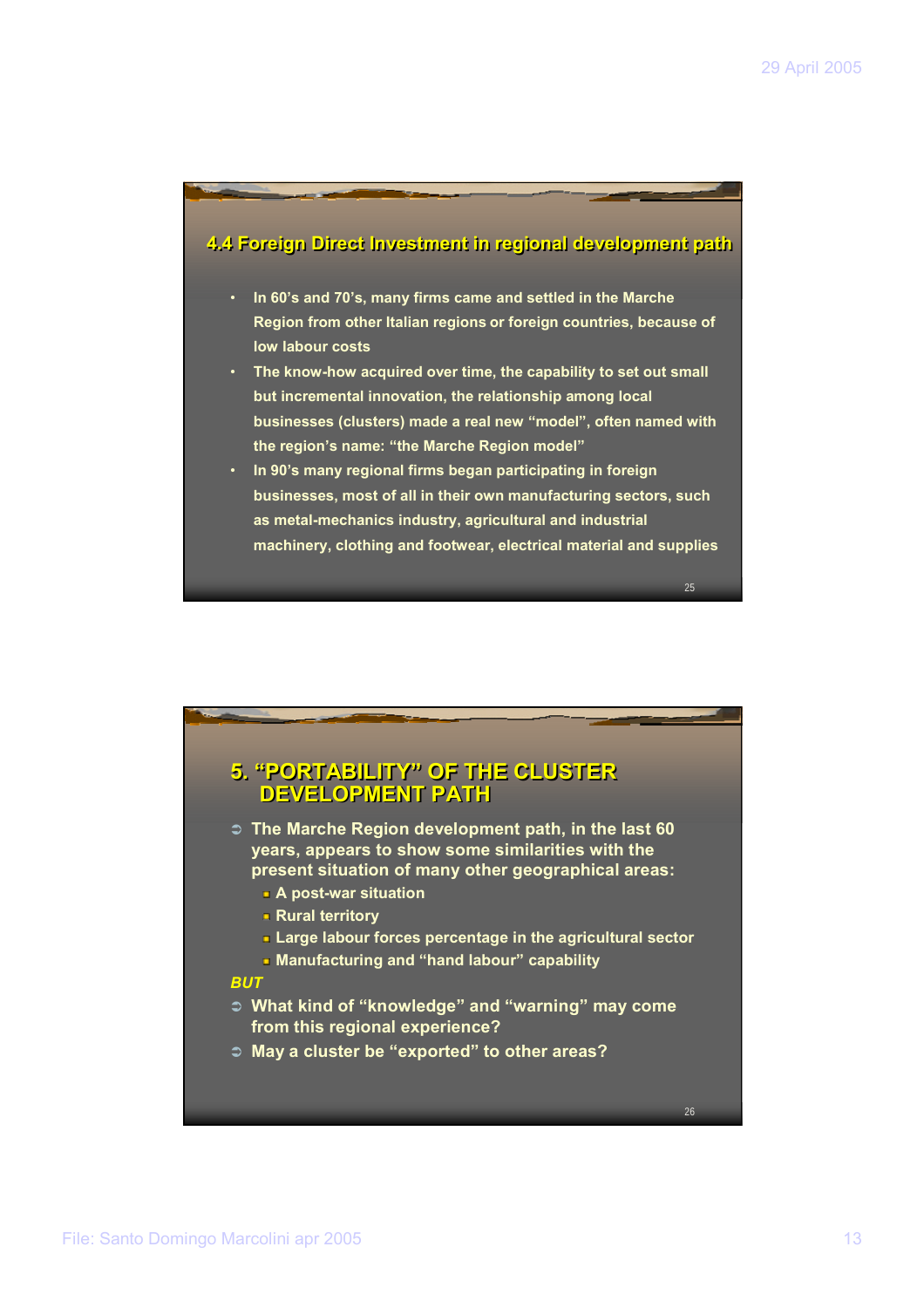

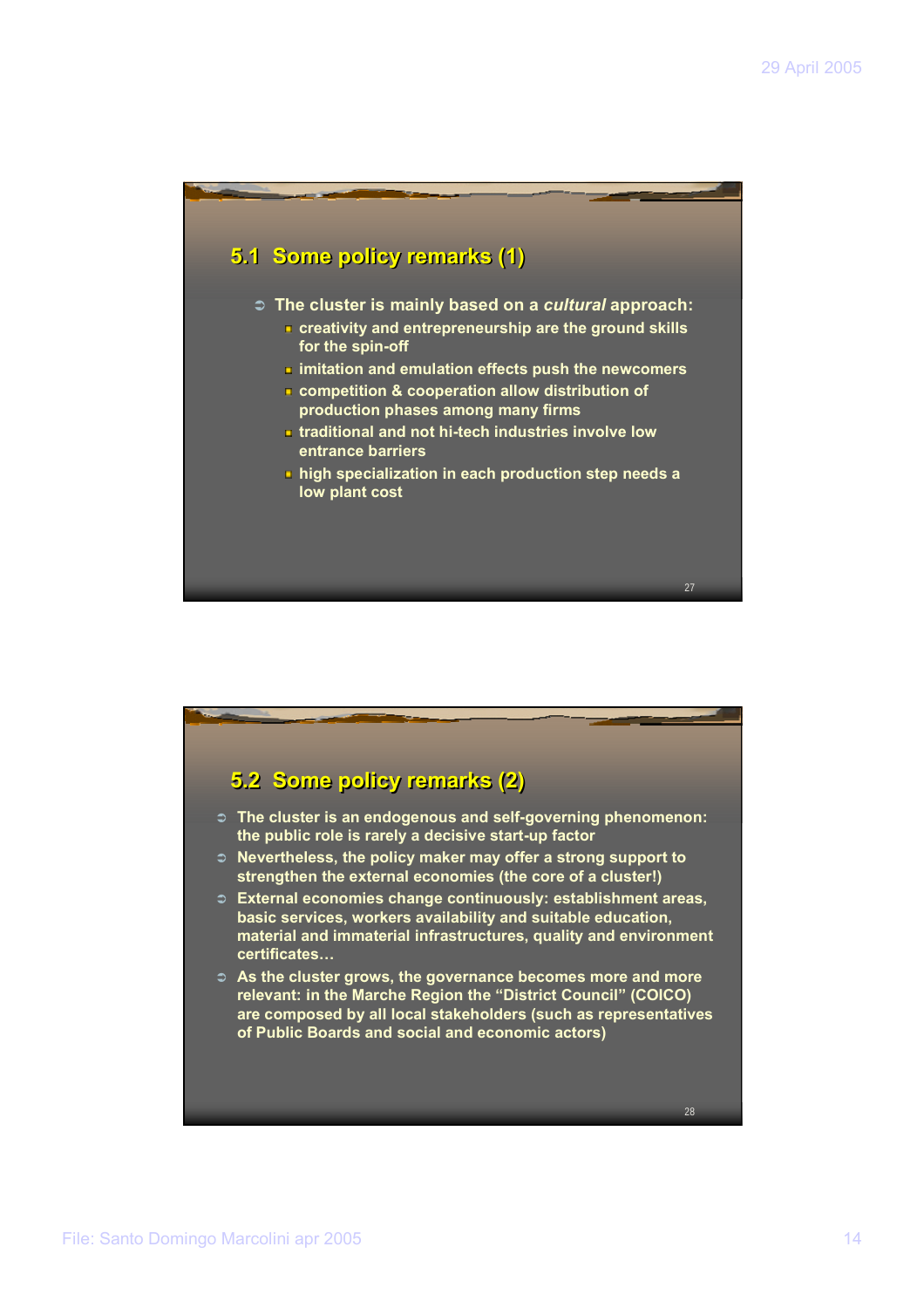